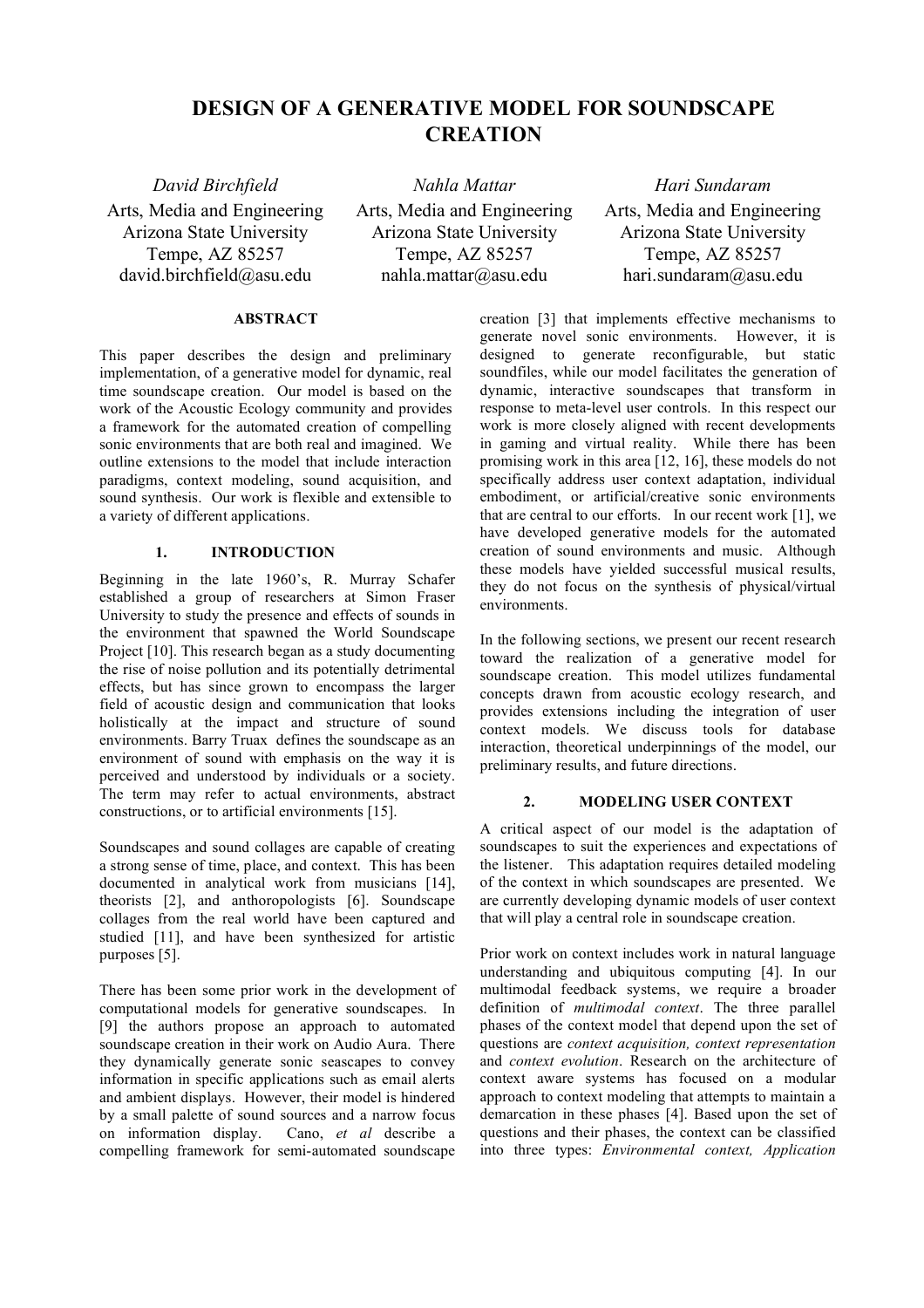*context, and User context*. Our related previous work in this area [13] addresses each of these layers. However, in our current model for soundscape synthesis, we focus on issues pertaining to the user. The user context is related to the meaning and user understanding. It answers the questions such as, *"who", "what are the skills", "what are the interests", "what are the goals", "what is the understanding"* among others. This pertains both to the users who acquire media samples, and to the user who interacts in an application environment. Hence, it is concerned with semantic inter-relationships between concepts and how they evolve in a dynamic situation.

# **3. DATABASE INTERACTION**

Our generative system employs a backend database for storage of annotated soundfiles. We have developed tools and methods to streamline the process of acquisition, uploading, and annotation of sound samples. In this section we describe developed tools for populating the database and mechanisms for search and retrieval.

# **3.1. Automated Upload Tools**

Once sound samples have been recorded and digitized, they must be inserted into the database. To streamline this process, we have developed an application in Java, that recursively searches through a directory tree, locates soundfiles, normalizes the files, extracts basic features, and inserts entries into the database for each file. We use JSyn for sound processing in this application. Presently, we extract only elementary features such as duration, and average amplitude for each sample. In our future work we will incorporate more sophisticated machine listening routines to achiever greater depth during the automated annotation stage.

# **3.2. User Annotation**

In addition to signal level audio features that can be automatically extracted from files, our model requires semantic knowledge about each soundfile. Specifically, each soundfile must be annotated with a reference to its classification (eg. signal, soundmark), location (eg. where was a sound recorded), and keywords that describe its content (eg. bird songs or traffic noise). Such annotations can only be accomplished by human annotators, and we are working to incorporate related work on media annotation to improve the accuracy and efficiency of this annotation process.

In our own annotation system, [13] we address issues relating to both semantics and the end user experience through an incentive-based procedure as follows. Our system uses a combination of low-level as well as WordNet [8] distances to propagate semantics. As the user begins to annotate the media objects, the system creates positive example (or negative example) media sets for the associated WordNet meanings. These are then propagated to the entire database, using low-level features and WordNet distances. The system then determines the media object that is least likely to have been annotated correctly and presents it to the user for relevance feedback and revision.

# **3.3. Database access**

All media objects and annotations are stored on a centrally located server. We employ a MySQL database, and have developed database clients for uploading, annotation, and retrieval in PHP, Java, and Max/MSP. Practical experience has demonstrated that if the sound samples are propagated to a local computer, the database can be searched, and files served, in real time.

# **4. THEORETICAL FOUNDATIONS**

Our model formalizes the basic principles of Acoustic Ecology and offers codified extensions.

# **4.1. Acoustic Ecology Model**

The Acoustic Ecology community has undertaken important and influential work in the empirical study of sound and soundscapes in our communities. Through their work in recording and analyzing real world soundscapes, Schafer and Truax propose a powerful system of semantic sound classification [14, 11].

Four classes of sounds emerge from the work of Shafer: *keynotes, signals, soundmarks, and sound romances*. A *keynote* sound is the tonal center of a soundscape. For example, the *keynote* of an oceanside town is the sound of the beach. The hum of the computer hard drive is the *keynote* for many of our work environments. An infrequent, and sometimes alarming informational sound, is classified as a *signal*. A police siren or email alert are typical examples. A *soundmark* is the acoustic equivalent of a land mark. It sonically distinguishes and identifies a particular location. The carillon of Big Ben or a church's bell are soundmarks. Finally, *sound romances* are those that inspire a feeling of nostalgia or longing in a listener. Often they are anachronistic sounds that have since disappeared. For example, the sound of a wooden wagon wheel on a cobblestone street. As will be described in Section 5, our model explicity utilizes these semantic classifications to construct soundscapes.

# **4.2. Integration of User Context**

As described in Section 2, our model of context includes dynamically updated knowledge about the user that will allow our model to address his/her individual relationship to the sounds present in the generated sonic environments. This contextual knowledge will be used to generate soundscapes that adapt to the particular experiences and interactions of users, and there are two areas where this adaptation can be most effective.

First, for each listener, sound event classifications should evolve over time and are marked by boundaries that are not always distinct. For example, the sound of an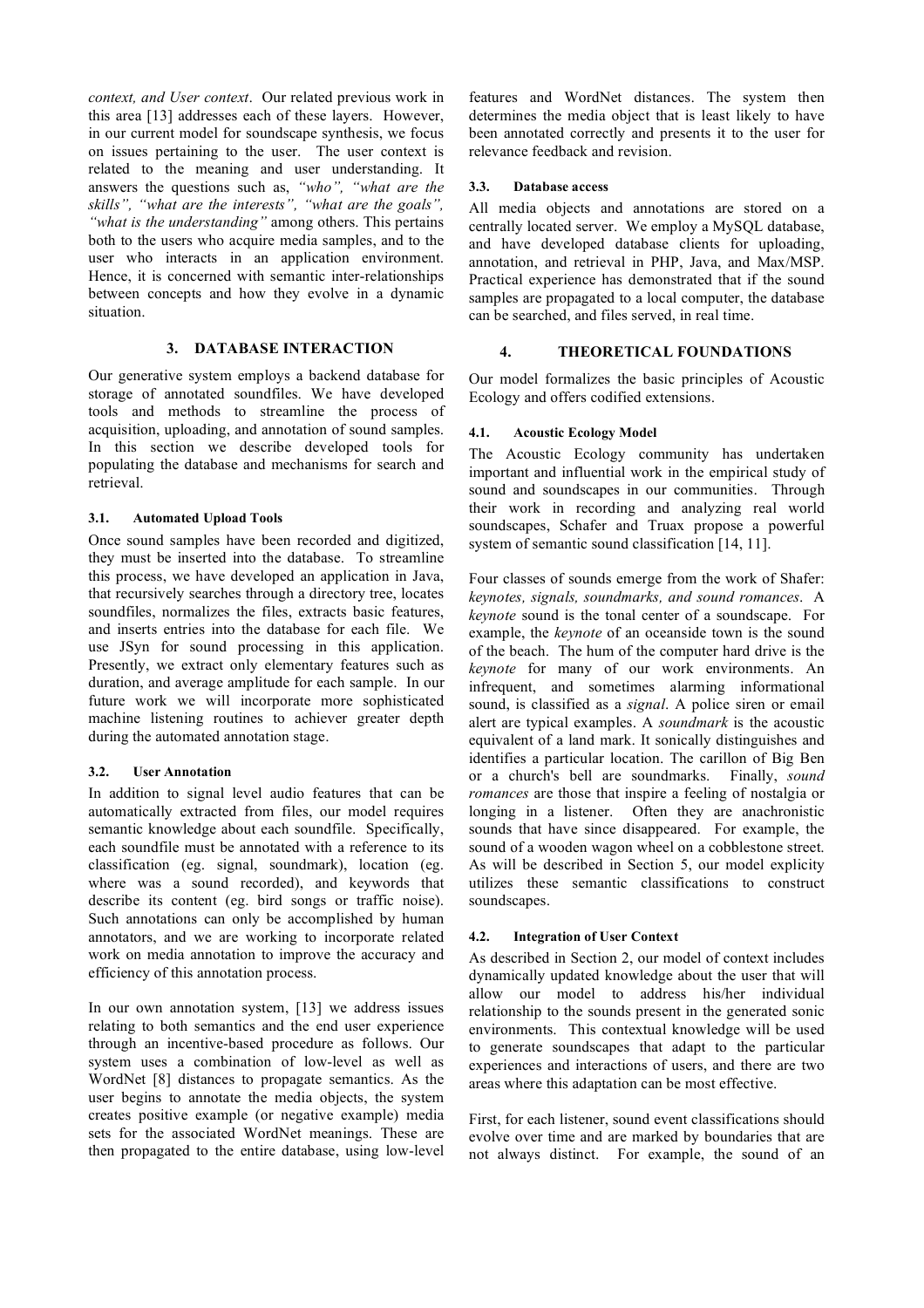ambulance siren is often a clear *signal* sound. However, through repeated exposure to that *signal* – either in the physical world if one lives near a hospital, or through repetition in a synthesized soundscape – the sound of a siren can lose its immediacy and impact as a signal.

Second, the classification of sounds cannot be universal for all users. For example, in Islamic countries the call to prayer sounds five times a day. For native Muslims it would be a *signal* to gather for prayer. For native, but non-Muslims the event will be a *keynote*, and for nonnatives the event will be a *soundmark*. As a second example, if the goal of a given soundscape is to convey a sense of nostalgia and familiarity for home, the model might introduce *keynotes* of the ocean, with *soundmarks* such as channel buoy bells. For a listener raised in the plains states of the United States, this ocean metaphor for familiarity would be lost. Rather, keynotes taken from rural environments, with the sound of the wind in trees, and signals such as cow bells would be more effective. User context clearly plays an important role in the perception and understanding of an environment. We are presently working to fully integrate this notion of context into the dynamic model.

# **4.3. Individual Embodiment in Soundscapes**

While the World Soundscape Project provides an excellent basis for the creation of soundscapes that evoke a sense of place, it does not suggest how we might represent people in those places. In recent work, we have examined effective techniques of representation in western common practice music [7], and we borrow concepts from program music and opera to create a sense of embodiment in our soundscapes.

In addition to sampling and uploading sounds from the environment, users can upload and annotate music samples that represent their musical preferences, heritage, and cultural identities. Employing the concept of the *leitmotif* (leading motif), when appropriate, the generative model will represent individual participants in the soundscape, using a selection of their music samples. This representation can be used to convey information about a particular event, to associate a person with a place, or to more broadly introduce the rich communities of the people who populate a location.

#### **4.4. Artificial Sonic Environments**

Our model is not intended to simply approximate real world environments, but rather, we seek to move beyond absolute realism, and generate soundscapes that leverage listeners' knowledge of the physical world while engaging their imaginations. Consequently, it is vital that our model be sufficiently flexible to accommodate the creation of wholly artificial environments. For example, in a music composition application, soundscapes can be generated that contain abstract sonic events functioning as *signals* or *keynotes*. Such a soundscape would leverage listeners' familiarity with the

functional characteristics and patterns present in real environments, while allowing for creativity and reflection in users. The generation of imagined soundscapes could also be applied to the creation of ambient displays in a virtual or computing environment. This model would allow users to navigate a novel or unfamiliar environment in an intuitive fashion with sonic markers that behave like the physical world.

# **5. IMPLEMENTATION**

Based on the framework detailed thus far, we have implemented a preliminary generative model for soundscape creation in Max/MSP. We have chosen to model three locations from our daily environments that include one quiet indoor office space (*X*), one outdoor urban location (*Y*), and one imagined artificial space (*Z*). The model currently holds approximately 300 soundfiles that we have annotated with a location id (eg.  $X$ ,  $Y$ , or  $Z$ ) and class\_id (eg. *keynote, soundmark, signal,* or *sound romance*). We have also integrated personal embodiment samples from the music collections of participants in the project.

Five parallel tracks of audio are present in the soundscape: one for each classification proposed by Shafer/Truax, and one for the representation of individuals' sonic presence in the collage. The model contains a table of dynamic probabilities that regulate the density and frequency of sound classes comprising the generated soundscape. For example, *keynotes*, such as the buzz of a flourescent light in an office, serve as the defining sound of a location and are generally present 100% of the time, whereas *signals* are only present 5% of the time by default. However, these probabilities can be readily updated in response to users' behaviors to radically redefine the composition of the soundscape. For example, the current model will shift these probabilities in accordance to the duration that a user has been present in a location. Specifically, when a user first encounters a soundscape location, the probability of the introduction of a *sound romance* is 0% and *soundmark* is 50%. However, to model the notion that a user can grow to know more of the history of a place over time, as a user remains in that location, these ratios will gradually invert. Such dynamism ensures that sonic locations are always evolving and reflect users' behavior.

According to its class activity probability, each track of the model independently queries the sound database to retrieve a soundfile that is associated with the relevant class and current location. Features such as reverberation, an amplitude envelope, and a 5.1 panning envelope are applied to the soundfile to seamlessly weave it into the dynamic texture. In the current model, these attributes are dictated by global parameters, but in future revisions, the model will dynamically assign these mixing attributes to both heighten the sense of physical presence and emphasize particular events.